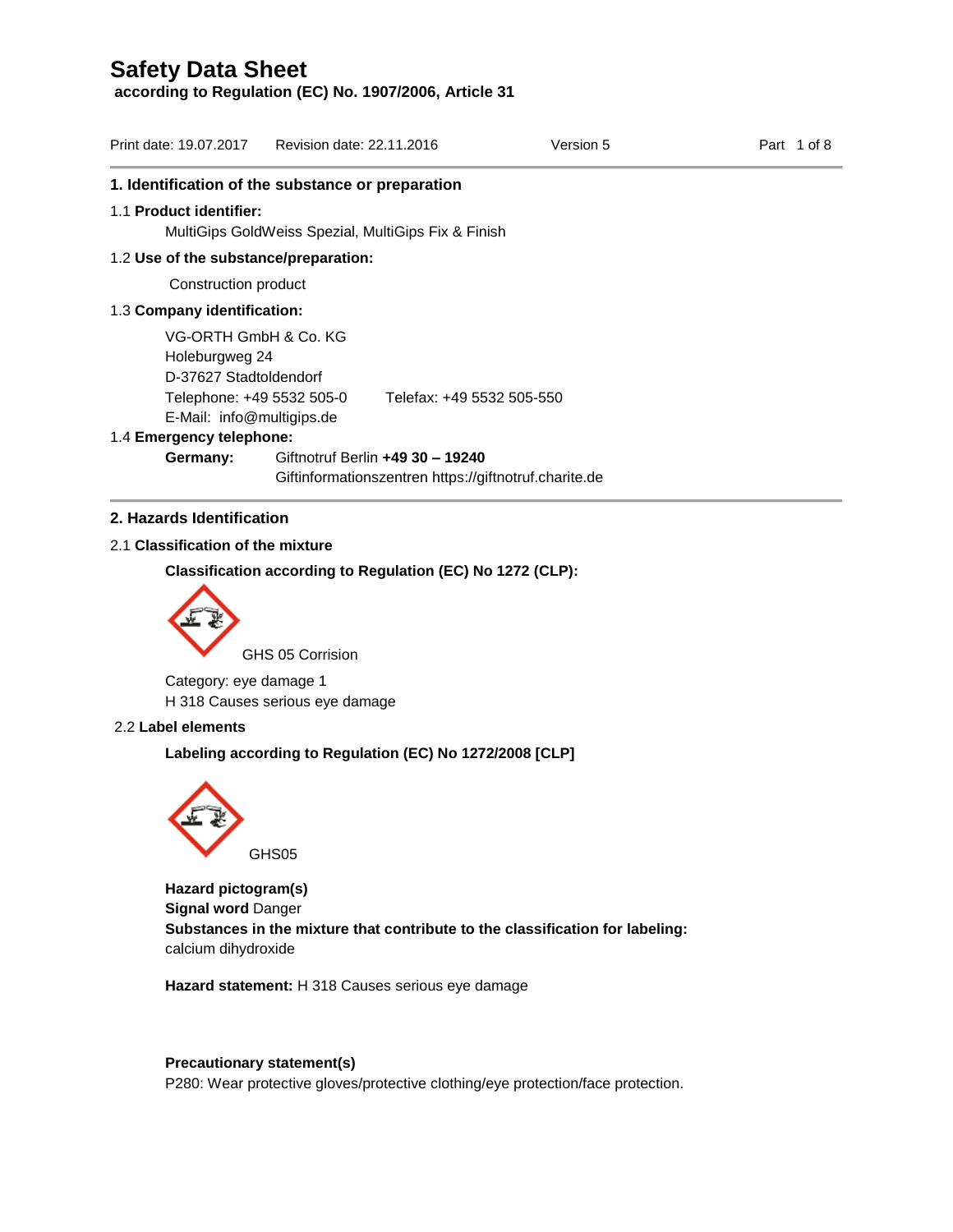**according to Regulation (EC) No. 1907/2006, Article 31**

| doctor/physician.           | Print date: 19.07.2017 Revision date: 22.11.2016<br>P305+P351+P338, P310: IF IN EYES: Rinse cautiously with water for several minutes. Remove<br>contact lenses if present and easy to do – continue rinsing. Immediately call a POISON CENTER or | Version 5 | Part 2 of 8 |
|-----------------------------|---------------------------------------------------------------------------------------------------------------------------------------------------------------------------------------------------------------------------------------------------|-----------|-------------|
|                             | P102: Keep out of reach of children.                                                                                                                                                                                                              |           |             |
|                             | P501: Dispose of contents/container according to national legislation.<br>Remark: P501 is not applicable for silos to be re-used.                                                                                                                 |           |             |
| 2.3 Other hazards           |                                                                                                                                                                                                                                                   |           |             |
|                             | <b>Results of PBT- and vPvB assessment</b>                                                                                                                                                                                                        |           |             |
| <b>PBT:</b> Not applicable. |                                                                                                                                                                                                                                                   |           |             |

**vPvB:** Not applicable.

### **3. Composition/ Information on ingredients**

#### 3.1 **Chemical characterization:**

Mixture of calcium dihydroxide and components (Calciumdihydroxid. mineral [light](https://dict.leo.org/ende/index_de.html#/search=light&searchLoc=0&resultOrder=basic&multiwordShowSingle=on&pos=0) [aggregate,](https://dict.leo.org/ende/index_de.html#/search=aggregate&searchLoc=0&resultOrder=basic&multiwordShowSingle=on&pos=0) tenside, cellulose ether)

#### **Hazardous ingredients:**

| Calciumdihydroxid                | Eye Dam. 1, H315          | $> 1\% - 10\%$   |
|----------------------------------|---------------------------|------------------|
| CAS Nr.: 1305-62-0               | Skin Irrit. 2, H318; H335 | und<br>pH > 11,5 |
| EINECS Nr.:215-137-3             |                           |                  |
| Reg.-Nr: 01-2119475151-45 - xxxx |                           |                  |

## **Further components**

#### **Calcium sulphate**

| CAS:      | 7778-18-9               |
|-----------|-------------------------|
| EINECS:   | 231-900-3               |
| Reg.-Nr.: | 01-2119444918-26 - xxxx |
| Value:    | >65%                    |

#### **4. First aid measures**

#### 4.1 **Description of first aid measures**

#### **General notes:**

No adverse effects are expected during normal use of the substance, however if any effects do appear the following recommendations apply.

#### **After inhalation**

Provide fresh air. If not breathing, give artificial respiration. If breathing is difficult, give oxygen. Get medical attention.

#### **After contact with the skin**

Wash with plenty of water and soap. Clean contaminated clothing and shoes before use. If necessary seek medical advice.

#### **After contact with the eyes**

In case of contact with eyes flush immediately with plenty of flowing water for 10 to 15 minutes holding eyelids apart and consult an ophthalmologist. Remove contact lenses if possible.

#### **After ingestion**

Rinse mouth immediately and drink plenty of water. Seek medical advice.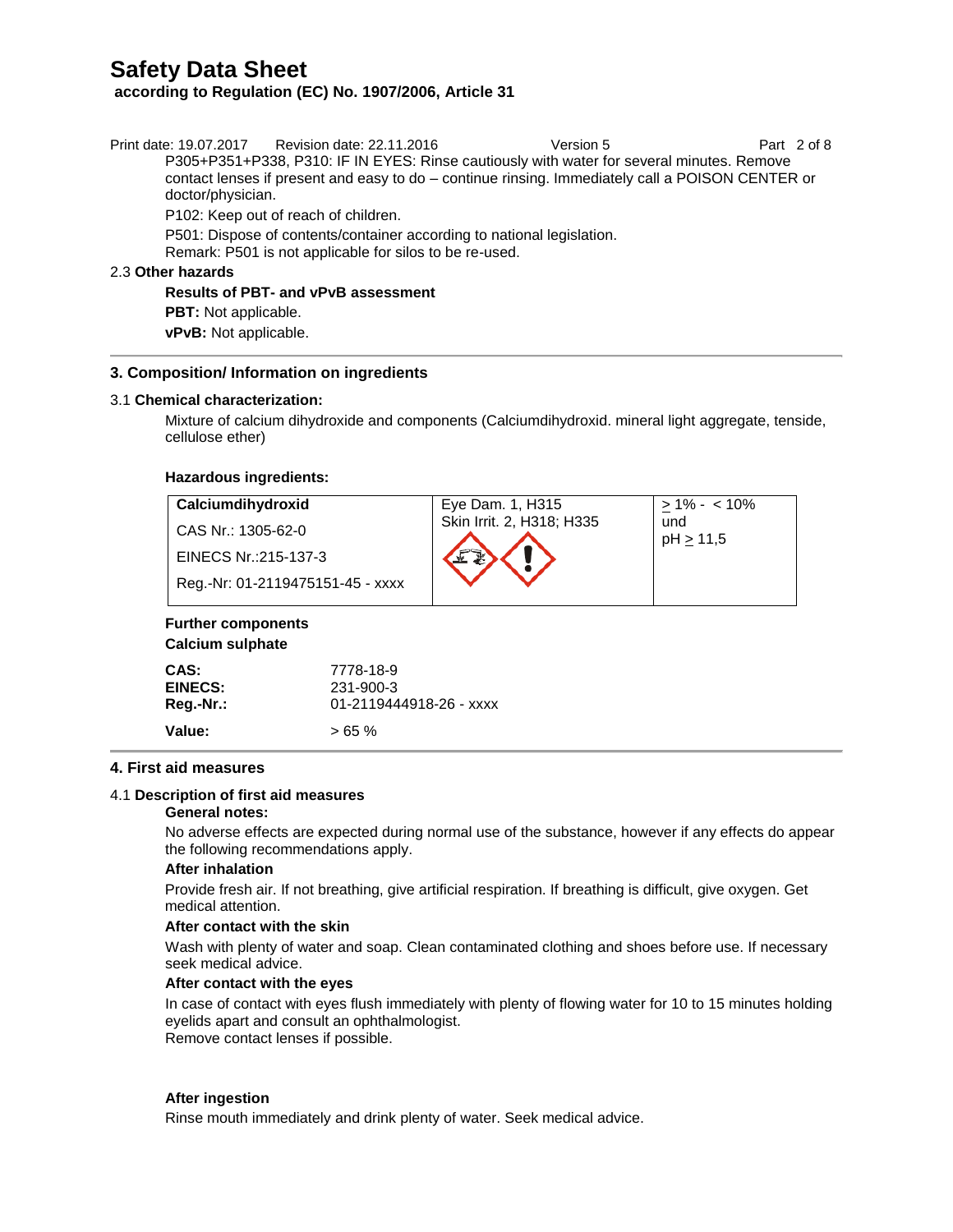**according to Regulation (EC) No. 1907/2006, Article 31**

Print date: 19.07.2017 Revision date: 22.11.2016 Version 5 Version 5 Part 3 of 8 4.2 **Most important symptoms and effects, both acute and delayed**

Risk of serious damage to eyes.

No known other specific symptoms or effects to date.

# 4.3 **Indication of any immediate medical attention and special treatment**

No further relevant information available.

# **5. Firefighting measures**

# 5.1 **Extinguishing media**

# **Suitable extinguishing media**

Use extinguishing measures that are appropriate to local circumstances and the surrounding environment.

# **Extinguishing media which must not be used for safety reasons**

None

# 5.2 **Special hazards arising from the substance or mixture**

None

# 5.3 **Advice for firefighters**

Product itself does not burn. Co-ordinate fire-fighting measures to the fire surroundings.

## **Other information**

Product setting in contact with water.

## **6. Accidental release measures**

## 6.1 **Personal precautions, protective equipment and emergency procedures**

Ensure adequate ventilation.

Avoid dust formation.

Use personal protective equipment.

Product forms slippery surface when combined with water.

## 6.2 **Environmental precautions**

Do not allow to enter sewers / surface or ground water.

## 6.3 **Methods and materials for retention and cleaning**

## 6.3.1 **Prevention of spread**

All containers suitable for solids can be used.

## 6.3.2 **Purification process**

Pick up mechanically, dry and place in suitable containers for disposal.

## 6.3.3 **More information**

None.

## 6.4 **Reference to other sections**

Information to safe handling see chapter 7. Information to personal protective equipment see chapter 8. Information to disposal considerations see chapter 13.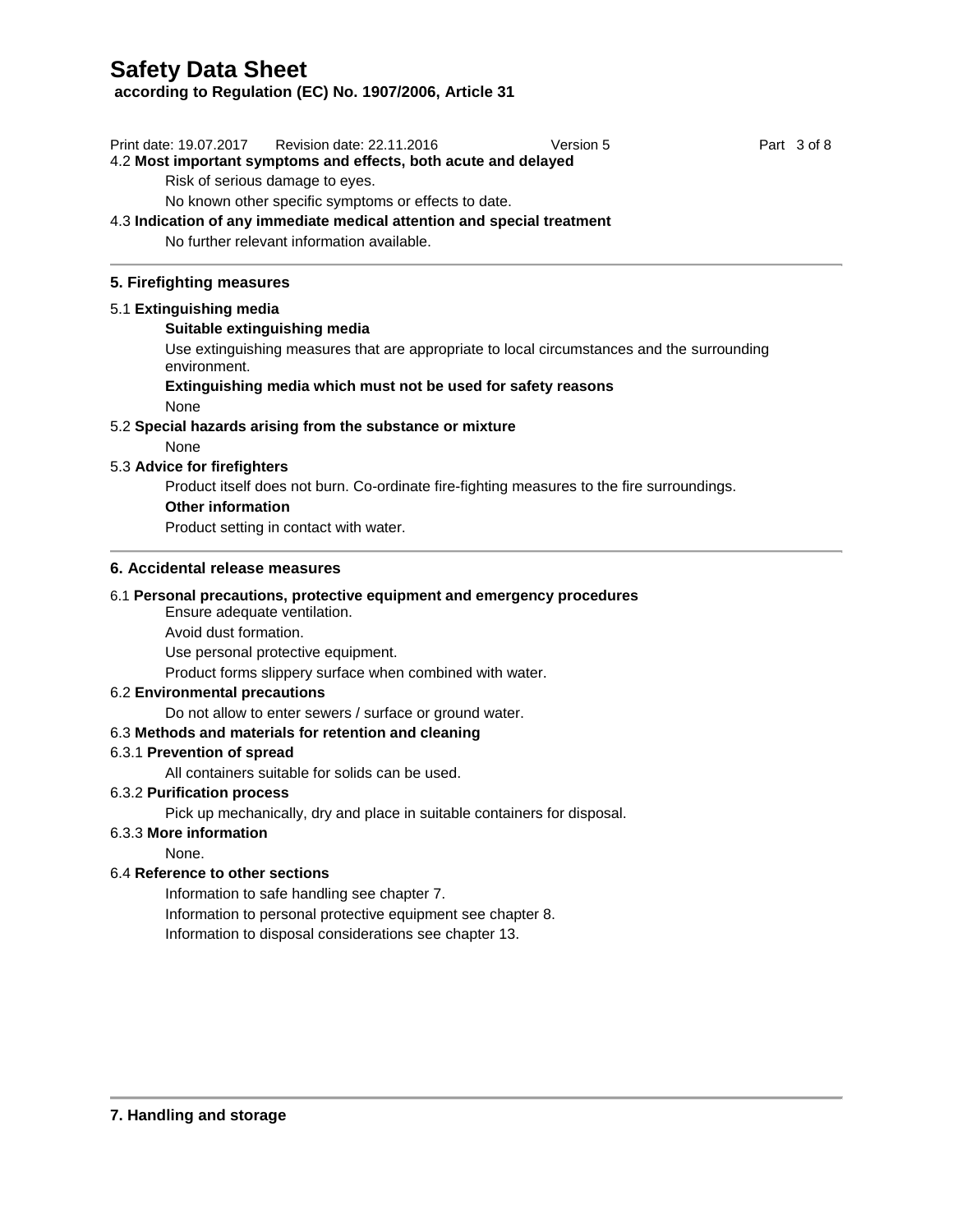**according to Regulation (EC) No. 1907/2006, Article 31**

| Print date: 19.07.2017<br>Part 4 of 8<br>Revision date: 22.11.2016<br>Version 5 |  |  |  |  |
|---------------------------------------------------------------------------------|--|--|--|--|
|---------------------------------------------------------------------------------|--|--|--|--|

## 7.1 **Precautions for safe handling**

### 7.1.1 **Recommendations for protective measures**

No special provisions if the product is used appropriately.

**Avoid:** 

Dust dispersion

Inhalation of dust/particles

Avoid contact with eyes and skin

### **Measures to prevent fire:**

Product itself does not burn.

No special fire protection measures are necessary.

### 7.1.2 **Advice on general occupational hygiene:**

Do not to eat, drink and smoke in work areas. Wash hands after use.

Remove contaminated clothing and protective equipment before entering eating areas.

## 7.2 **Conditions for safe storage, including any incompatibilities**

**Technical measures and storage conditions:** For safekeeping leave in original packaging.

**Conditions for storage rooms and vessels:** No special requirements.

## 7.3 **Specific end use(s)**

The specific end-use as indoor construction material is covered by the exposure scenarios of the ingredients calcium sulfate and calcium dihydroxide, both.

## **8. Exposure controls and personal protection**

#### 8.1 **Control parameters**

# **Ingredients with limit values that require monitoring at the workplace**

**CAS-Nr.: 7778-18-9 Calciumsulfat (50 – 100 %)**

AGW 6 mg/m<sup>3</sup> A, DFG

## **CAS-Nr.: 1305-62-0 calcium dihydroxide (1 – 10 %)**

PNEC water: 490 µg/l PNEC soil/groundwater: 1080 mg/l WEL Long-term value: 5 mg/m<sup>3</sup> Remark  $\overline{A}$  = alveolar fraction,  $E$  = inhalable fraction

### 8.2 **Exposure controls**

### **General protective and hygienic measures**

Avoid contact with the eyes and skin.

Do not inhale dust/ smoke.

Preventive skin protection by skin ointment.

Wash hands after use.

### **Personal protective equipment**

### **Respiratory protection:**

Required when dusts are generated Filter FFP2

#### **Hand protection:**

By long-term hand contact wear protective gloves. The glove material has to be impermeable and resistant to the product/ the substance/ the preparation.

**Material of gloves:** Cotton gloves impregnated with nitrile.

### **Penetration time of glove material:**

The exact breakthrough time is only available from glove producers.

**Eye protection:** In case of product splashes use protective glasses.

**Body protection:** Protective work clothing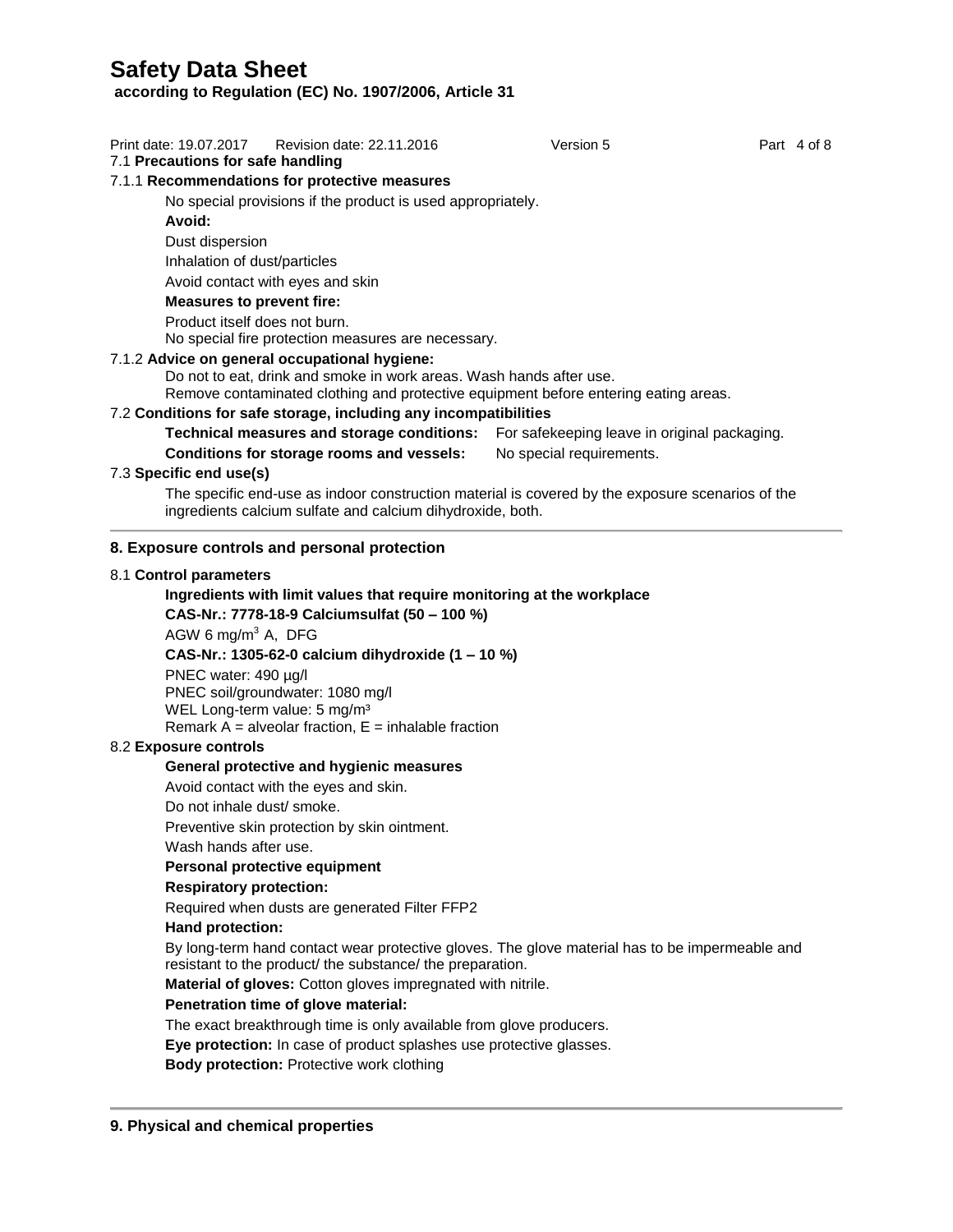## **according to Regulation (EC) No. 1907/2006, Article 31**

| Print date: 19.07.2017 Revision date: 22.11.2016<br>9.1 Information on basic physical and chemical properties | Version 5                      | Part 5 of 8 |
|---------------------------------------------------------------------------------------------------------------|--------------------------------|-------------|
| Form:                                                                                                         | powder                         |             |
|                                                                                                               |                                |             |
| Colour:                                                                                                       | white, white-grey              |             |
| Odour:                                                                                                        | odourless                      |             |
| Odour threshold:                                                                                              | not applicable                 |             |
| pH-value                                                                                                      | Solubility in water: $10 - 12$ |             |
| Melting point / freezing point:                                                                               | not applicable.                |             |
| Initial boiling point and boiling range:                                                                      | not applicable.                |             |
| Flash point:                                                                                                  | not applicable.                |             |
| Evaporation rate:                                                                                             | not applicable.                |             |
| Flammability (solid, gas):                                                                                    | not flammable.                 |             |
| Vapour pressure:                                                                                              | not applicable.                |             |
| Vapour density:                                                                                               | not applicable.                |             |
| relative density                                                                                              | $2,3 - 3,0$ g/cm <sup>3</sup>  |             |
| Water solubility                                                                                              | ca. 2 g/l at 20°C              |             |
| 9.2 More information                                                                                          |                                |             |
| Thermal decomposition of gypsum:                                                                              |                                |             |

CaSO<sub>4</sub> x 1/2 H<sub>2</sub>O and H<sub>2</sub>O ca. 140°C CaO and  $SO<sub>3</sub>$  ca. 1000 $^{\circ}$ C

#### **10. Stability and reactivity**

#### 10.1 **Reactivity**

No materials known.

## 10.2 **Chemical stability**

The mixture is stable under normal ambient and anticipated storage and handling conditions of temperature and pressure.

### 10.3 **Possibility of hazardous reactions**

No dangerous reactions known.

## 10.4 **Conditions to avoid**

No further relevant information available

#### 10.5 **Incompatible materials**

No incompatible materials known.

### 10.6 **Hazardous decomposition products**

No hazardous decomposition products known.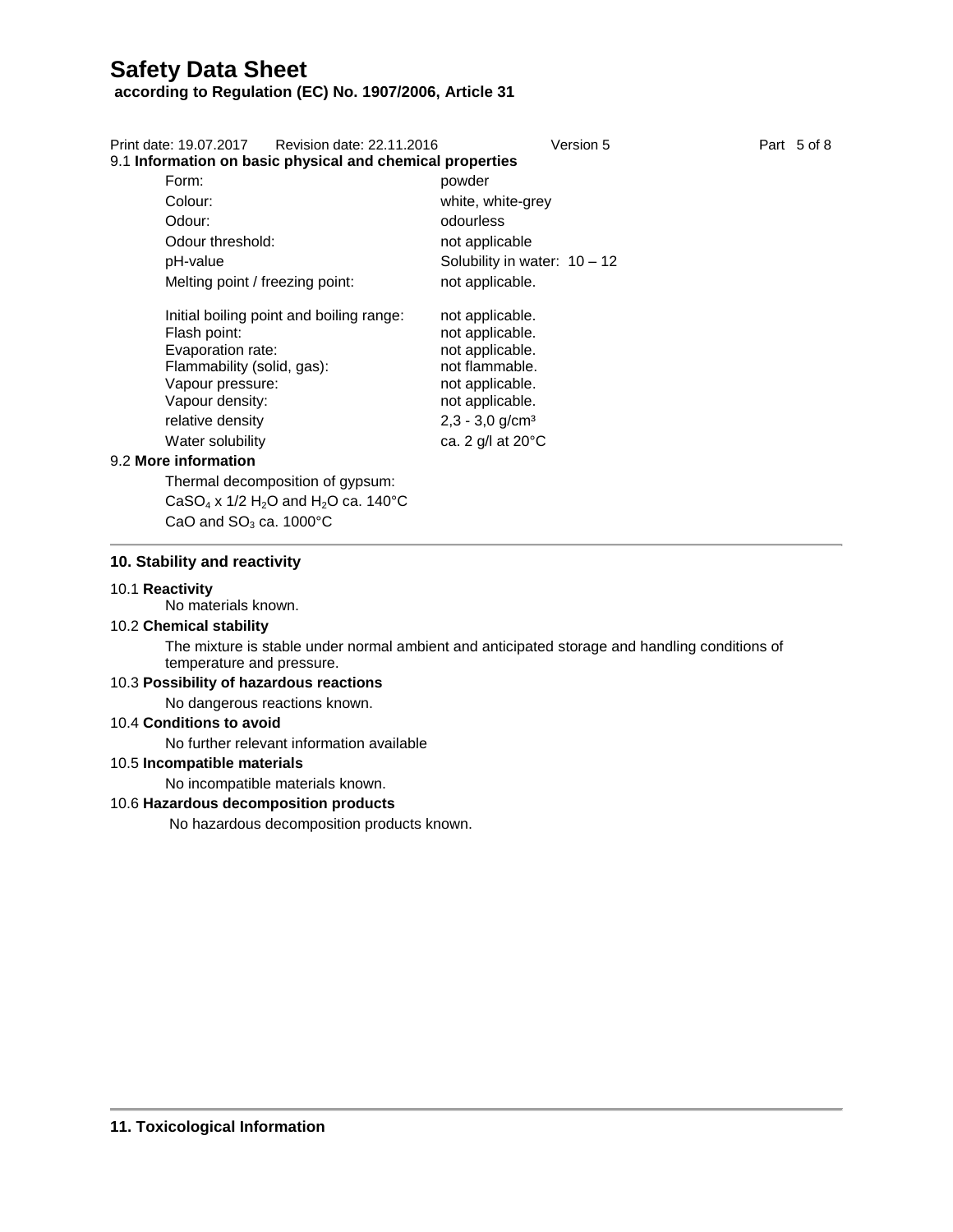**according to Regulation (EC) No. 1907/2006, Article 31**

| l Toxicity endpoints                                                | <b>Results</b>            |           |             |
|---------------------------------------------------------------------|---------------------------|-----------|-------------|
| Data based on the mixture                                           |                           |           |             |
| Print date: 19.07.2017<br>11.1 Information on toxicological effects | Revision date: 22.11.2016 | Version 5 | Part 6 of 8 |
|                                                                     |                           |           |             |

| <b>Acute toxicity</b>            | Available data do not lead to a classification of the mixture.                                                                        |
|----------------------------------|---------------------------------------------------------------------------------------------------------------------------------------|
|                                  | The mixture is not acute toxic according to the evaluation of data for calcium<br>sulfate and calcium.                                |
| <b>Skin corrosion/irritation</b> | Available data do not lead to a classification of the mixture.                                                                        |
|                                  | The result of a study on the mixture of calcium sulfate and calcium dihydroxide<br>does not result in acute skin corrsion/irritation. |
|                                  | Remark: Frequent or prolonged exposure, eventually strengthened by<br>mechanically effects, could lead to skin irritation.            |
| Eye damage/irritation            | As a result of studies (in vivo, rabbit) calcium dihydroxide causes serious eye<br>damage (H318 - Causes seroious eye damage).        |
|                                  | (Calculation based on the concentrations of the ingredients.)                                                                         |
| <b>Respiratory or skin</b>       | Available data do not lead to a classification of the mixture.                                                                        |
| sensitisation                    | The mixture is not a skin / respiratory sensitizer according to the data on<br>calcium sulfate and calcium dihydroxide.               |
| <b>Germ cell mutagenicity</b>    | Available data do not lead to a classification of the mixture.                                                                        |
|                                  | The mixture is not mutagenic according to the data on calcium sulfate and<br>calcium dihydroxide.                                     |
| Carcinogenicity                  | Available data do not lead to a classification of the mixture.                                                                        |
|                                  | The mixture does not pose any risk of carcinogenicity according to the data on<br>calcium sulfate and calcium dihydroxide.            |
| <b>Reproductive toxicity</b>     | Available data do not lead to a classification of the mixture.                                                                        |
|                                  | The mixture does not show any signs of reproductive toxicity according to the<br>data on calcium sulfate and calcium dihydroxide.     |
| <b>STOT-single exposure</b>      | Available data do not lead to a classification of the mixture.<br>(Calculation based on the concentrations of the ingredients.)       |
| <b>STOT-repeated exposure</b>    | Available data do not lead to a classification of the mixture.                                                                        |
|                                  |                                                                                                                                       |
| <b>Aspiration hazard</b>         | Available data do not lead to a classification of the mixture.                                                                        |

### **12. ECOLOGICAL INFORMATION**

#### 12.1 **Toxicity**

## **Aquatic toxicity**

No relevant information available.

#### 12.2 **Persistence and degradability**

No photo-chemical elimination.

## 12.3 **Bioaccumulative potential**

No indication of bioaccumulation potential.

## 12.4 **Mobility in soil**

Water-soluble solid.

Do not allow product to reach ground water, water course or sewage system.

## 12.5 **Results of PBT and vPvB assessment**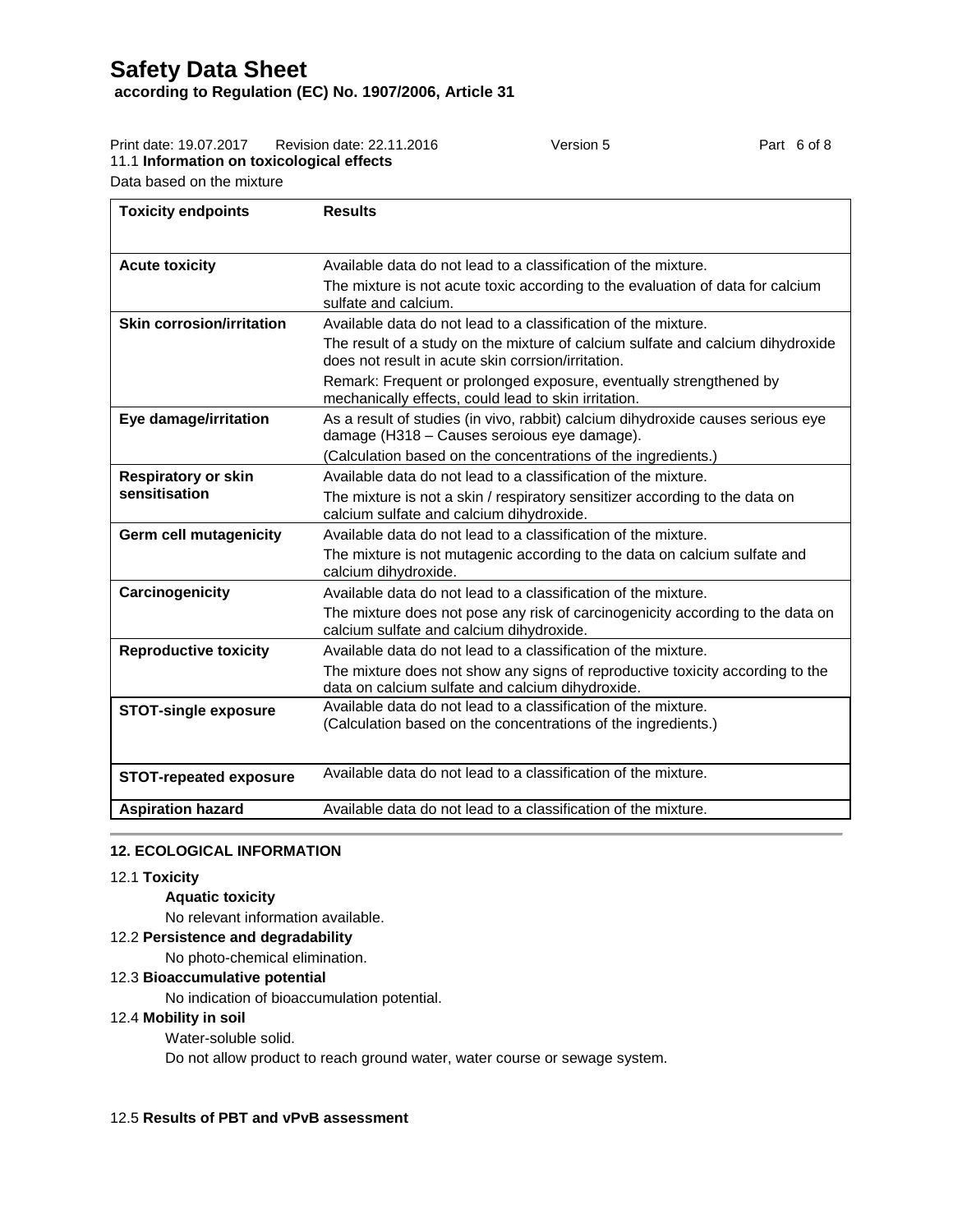**according to Regulation (EC) No. 1907/2006, Article 31**

| Print date: 19.07.2017 | Revision date: 22.11.2016    | Version 5 | Part 7 of 8 |
|------------------------|------------------------------|-----------|-------------|
|                        | <b>PBT:</b> Not applicable.  |           |             |
|                        | <b>vPvB:</b> Not applicable. |           |             |

#### **13. DISPOSAL CONSIDERATIONS**

#### 13.1 **Product:**

## **EAK/AVV waste code:**

17 08 02 Building material made of gypsum, with the exception of those falling under 17 08 01

17 09 04 Mixed construction and demolition waste with the exception of those falling under 17 09 01,

17 09 02 and 17 09 03

#### **13.2 Packaging:**

Non-contaminated, completely emptied packages may be recycled. P501: Dispose of contents/container according to national legislation.

#### **14. Transport information**

No dangerous good in the sense of these transport regulations.

| 14.1 UN number:                                                                                | None.           |  |
|------------------------------------------------------------------------------------------------|-----------------|--|
| 14.2 UN proper shipping name:                                                                  | Not applicable. |  |
| 14.3 Transport hazard class:                                                                   | Not applicable. |  |
| 14.4 Packing group:                                                                            | Not applicable. |  |
| 14.5 Environmental hazards:                                                                    | None.           |  |
| 14.6 Special precautions for user:                                                             | None.           |  |
| 14.7 Transport in bulk according to Annex II of MARPOL 73/78 and the IBC Code: Not applicable. |                 |  |
|                                                                                                |                 |  |

### **15. Regulatory information**

### 15.1 **Safety, health and environmental regulations/legislation specific for the substance or mixture**

Guidline 2012/18/EU **National legislation:** Germany Water hazard class (WGK): slightly hazardous to water (WGK 1)

#### **Chemical Safety Assessment:**

The chemical safety assessments on the substances calcium sulfate and calcium dihydroxide have been considered for this data sheet.

## **16. Other Information**

#### **Indication of changes**

Classification according to regulation (EC) 1207/2008

#### **Abbreviations and acronyms**

GHS/CLP: Globally Harmonized System of Classification and Labelling of Chemicals EINECS: European Inventory of Existing Commercial Chemical Substances CAS: Chemical Abstracts Service (division of the American Chemical Society)

## **Relevant R-phrases and/or H-statements (number and full text)**

H315: Causes skin irritation.

H318: Causes serious eye damage.

H335: May cause respiratory irritation.

### **Relevant S-phrases and/or P-statements (number and full text)**